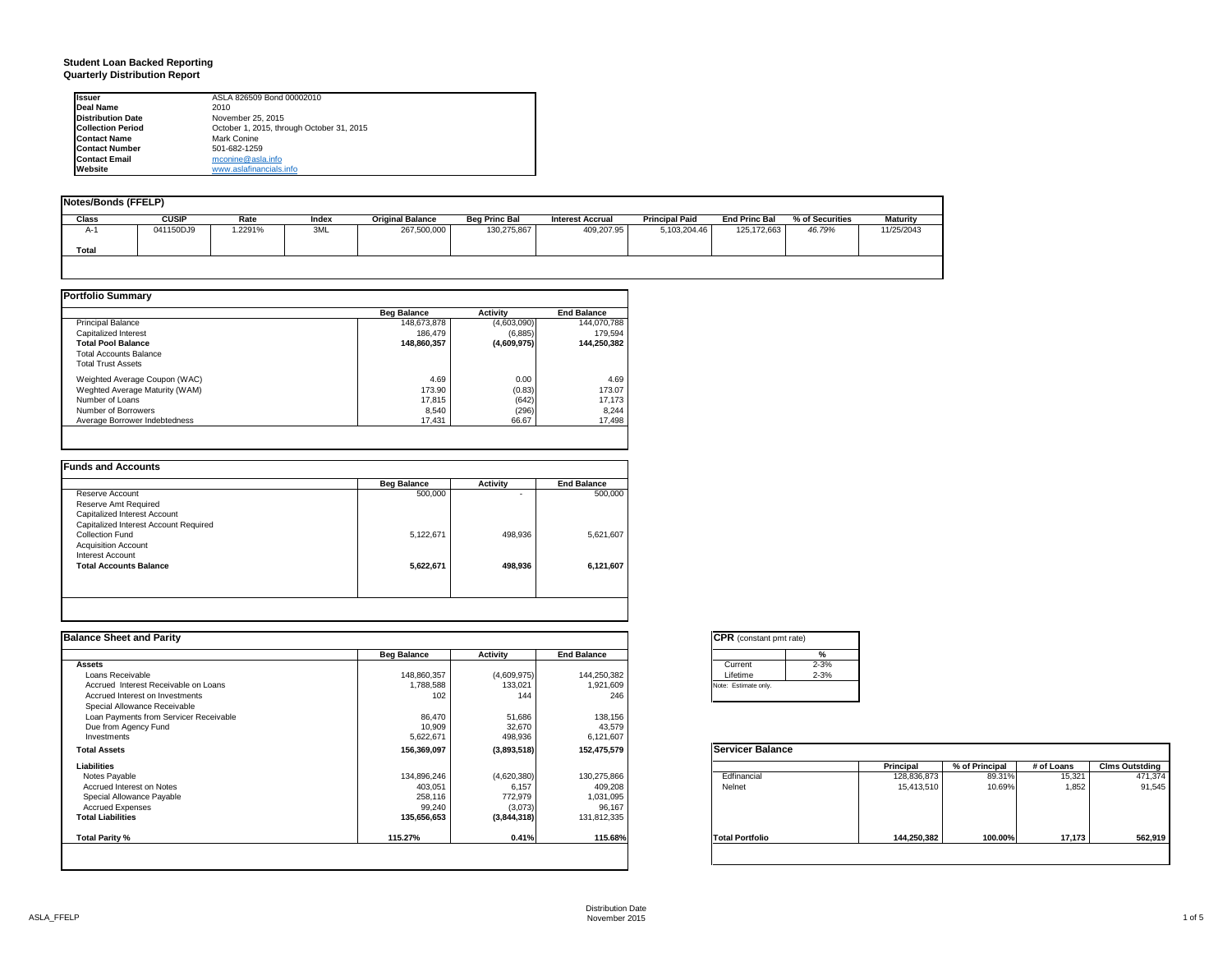#### **Student Loan Backed Reporting Quarterly Distribution Report**

|                         |                  | # of Loans |                  | Principal   |           | % of Principal |                  | <b>WAC</b> |           | <b>WARM</b> |  |
|-------------------------|------------------|------------|------------------|-------------|-----------|----------------|------------------|------------|-----------|-------------|--|
|                         | <b>Beginning</b> | Ending     | <b>Beginning</b> | Ending      | Beginning | Ending         | <b>Beginning</b> | Ending     | Beginning | Ending      |  |
| In School               | 34               | 31         | 80,455           | 67,886      | 0.05%     | 0.05%          | 4.73             | 4.61       | 113.85    | 113.49      |  |
| Grace                   | 18               |            | 37,183           | 47,752      | 0.02%     | 0.03%          | 2.95             | 3.27       | 119.99    | 119.99      |  |
| Repayment               |                  |            |                  |             |           |                |                  |            |           |             |  |
| Current                 | 12,155           | 11,563     | 109,657,070      | 104,038,849 | 73.66%    | 72.12%         | 4.66             | 4.66       | 177.51    | 177.19      |  |
| 31-60 Days Delinquent   | 525              | 551        | 4,169,747        | 4,542,988   | 2.80%     | 3.15%          | 4.62             | 4.75       | 155.03    | 152.77      |  |
| 61-90 Days Delinquent   | 301              | 343        | 1,901,623        | 2,333,819   | 1.28%     | 1.62%          | 5.11             | 4.54       | 177.18    | 145.86      |  |
| 91-120 Days Delingent   | 295              | 245        | 1,852,512        | 2,419,910   | 1.24%     | 1.68%          | 5.10             | 5.10       | 151.89    | 181.42      |  |
| 121-180 Days Delinquent | 289              | 321        | 2,096,306        | 2,137,111   | 1.41%     | 1.48%          | 4.35             | 4.73       | 155.09    | 153.68      |  |
| 181-270 Days Delinquent | 354              | 327        | 2,391,932        | 2,038,241   | 1.61%     | 1.41%          | 5.06             | 4.78       | 159.48    | 157.23      |  |
| 271+ Days Delinquent    | 106              | 145        | 607,861          | 890,266     | 0.41%     | 0.62%          | 4.71             | 4.90       | 153.54    | 162.02      |  |
| <b>Total Repayment</b>  | 14,025           | 13,495     | 122.677.049      | 118,401,185 | 82.41%    | 82.08%         | 4.67             | 4.67       | 175.63    | 174.95      |  |
| Forbearance             | 1,764            | 1.715      | 13,198,235       | 13,332,248  | 8.87%     | 9.24%          | 4.63             | 4.73       | 158.07    | 165.53      |  |
| Deferment               | 1,875            | 1,817      | 11,992,475       | 11,838,392  | 8.06%     | 8.21%          | 4.86             | 4.81       | 166.65    | 165.07      |  |
| Claims in Progress      | 97               | 96         | 868,578          | 562,919     | 0.58%     | 0.39%          | 4.91             | 4.97       | 127.75    | 130.28      |  |
| <b>Claims Denied</b>    |                  |            | 6,382            |             | 0.004%    |                | 6.55             |            | 106.00    |             |  |
| <b>Total Portfolio</b>  | 17,815           | 17,173     | 148,860,357      | 144,250,382 | 100.00%   | 100.00%        | 4.69             | 4.69       | 173.22    | 173.07      |  |

### **Delinquency Status**

|                                     | # of Loans       |        | <b>Principal</b> |             | % of Principal |         | <b>WAC</b> |        | <b>WARM</b>      |        |
|-------------------------------------|------------------|--------|------------------|-------------|----------------|---------|------------|--------|------------------|--------|
|                                     | <b>Beginning</b> | Endina | <b>Beginning</b> | Endina      | Beginning      | Endina  | Beainnina  | Endina | <b>Beginning</b> | Endina |
| Current                             | 12,155           | 11,563 | 109,657,070      | 104,038,849 | 89.39%         | 87.87%  | 4.65       | 4.66   | 178.72           | 177.19 |
| 31-60 Days Delinquent               | 525              | 551    | 4,169,747        | 4,542,988   | 3.40%          | 3.84%   | 4.98       | 4.75   | 166.23           | 152.77 |
| 61-90 Days Delinquent               | 301              | 343    | 1,901,623        | 2,333,819   | 1.55%          | 1.97%   | 5.05       | 4.54   | 148.13           | 145.86 |
| 91-120 Days Delingent               | 295              | 245    | 1,852,512        | 2,419,910   | 1.51%          | 2.04%   | 4.21       | 5.10   | 182.52           | 181.42 |
| 121-180 Days Delinquent             | 289              | 321    | 2,096,306        | 2,137,111   | 1.71%          | 1.80%   | 4.85       | 4.73   | 159.21           | 153.68 |
| 181-270 Days Delinquent             | 354              | 327    | 2,391,932        | 2,038,241   | 1.95%          | 1.72%   | 5.08       | 4.78   | 152.87           | 157.23 |
| 271+ Days Delinquent                | 106              | 145    | 607,861          | 890,266     | 0.50%          | 0.75%   | 4.86       | 4.90   | 148.37           | 162.02 |
| <b>Total Portfolio in Repayment</b> | 14,025           | 13,495 | 122,677,051      | 118,401,185 | 100.00%        | 100.00% | 4.68       | 4.67   | 177.05           | 174.95 |

| Portfolio by Loan Type           |            |        |                  |             |                |         |                  |        |             |        |
|----------------------------------|------------|--------|------------------|-------------|----------------|---------|------------------|--------|-------------|--------|
|                                  | # of Loans |        | <b>Principal</b> |             | % of Principal |         | <b>WAC</b>       |        | <b>WARM</b> |        |
|                                  | Beginning  | Endina | <b>Beginning</b> | Endina      | Beainning      | Endina  | <b>Beainning</b> | Endina | Beainnina   | Endina |
| Subsidized Consolidation Loans   | 4,649      | 4,509  | 57.264.119       | 55.645.109  | 38.47%         | 38.58%  | 4.93             | 4.94   | 171.24      | 170.11 |
| Unsubsidized Consolidation Loans | 4,632      | 4.412  | 67,095,058       | 64,777,431  | 45.07%         | 44.91%  | 4.88             | 4.88   | 196.15      | 194.90 |
| Subsidized Stafford Loans        | 5,446      | 5,374  | 13,655,497       | 13,230,468  | 9.17%          | 9.17%   | 3.25             | 3.23   | 113.41      | 113.58 |
| Unsubsidized Stafford Loans      | 2,914      | 2.712  | 9,924,709        | 9,751,267   | 6.67%          | 6.76%   | 3.68             | 3.65   | 126.97      | 126.95 |
| PLUS/GradPLUS Loans              | 172        | 164    | 823.172          | 752.730     | 0.55%          | 0.52%   | 7.17             | 7.12   | 77.36       | 75.82  |
| SLS Loans                        |            |        | 97,802           | 93,376      | 0.07%          | 0.06%   | 3.40             | 3.40   | 34.37       | 34.32  |
| <b>Total Portfolio</b>           | 17,815     | 17,173 | 148.860.357      | 144.250.382 | 100.00%        | 100.00% | 4.69             | 4.69   | 173.90      | 173.07 |

| Portfolio by Program Type                  |            |        |                  |             |                  |         |            |        |                  |        |
|--------------------------------------------|------------|--------|------------------|-------------|------------------|---------|------------|--------|------------------|--------|
|                                            | # of Loans |        | Principal        |             | % of Principal   |         | <b>WAC</b> |        | <b>WARM</b>      |        |
|                                            | Beginning  | Endina | <b>Beainning</b> | Endina      | <b>Beainning</b> | Endina  | Beginning  | Endina | <b>Beainning</b> | Endina |
| Graduate / 4-Year Loans                    | 14,748     | 14,233 | 130,218,535      | 122,128,412 | 87.48%           | 84.66%  | 4.65       | 4.65   | 177.00           | 176.07 |
| 2-Year Loans                               | 2,115      | 2,020  | 9,605,800        | 8,659,588   | 6.45%            | 6.00%   | 5.10       | 5.09   | 134.25           | 134.23 |
| Proprietary / Technical / Vocational Loans | 308        | 296    | 1,283,183        | 1,338,594   | 0.86%            | 0.93%   | 5.35       | 5.31   | 146.09           | 146.60 |
| Unknown (Consolidation) Loans              | 644        | 624    | 7,752,839        | 12,123,787  | 5.21%            | 8.40%   | 5.15       | 5.11   | 152.15           | 152.38 |
| Other Loans                                |            |        |                  |             |                  |         |            |        |                  |        |
| <b>Total Portfolio</b>                     | 17,815     | 17,173 | 148.860.357      | 144,250,382 | 100.00%          | 100.00% | 4.69       | 4.69   | 173.90           | 173.07 |
|                                            |            |        |                  |             |                  |         |            |        |                  |        |

|                        |                  | # of Loans |                  | <b>Principal</b> |                  | % of Principal |  |
|------------------------|------------------|------------|------------------|------------------|------------------|----------------|--|
|                        | <b>Beginning</b> | Endina     | <b>Beainning</b> | Endina           | <b>Beginning</b> | Ending         |  |
| <b>Fixed Loans</b>     | 10,619           | 10,119     | 117,081,485      | 113.441.361      | 78.65%           | 78.64%         |  |
| Variable Loans         | 7,196            | 7,054      | 31,778,872       | 30,809,021       | 21.35%           | 21.36%         |  |
| T-Bill Loans           | 7,181            | 7,039      | 31,726,227       | 30,756,927       | 21.31%           | 21.32%         |  |
| CMT Loans              | 15               | 15         | 52,645           | 52,094           | 0.04%            | 0.04%          |  |
| <b>Total Portfolio</b> | 17,815           | 17,173     | 148,860,357      | 144,250,382      | 100.00%          | 100.00%        |  |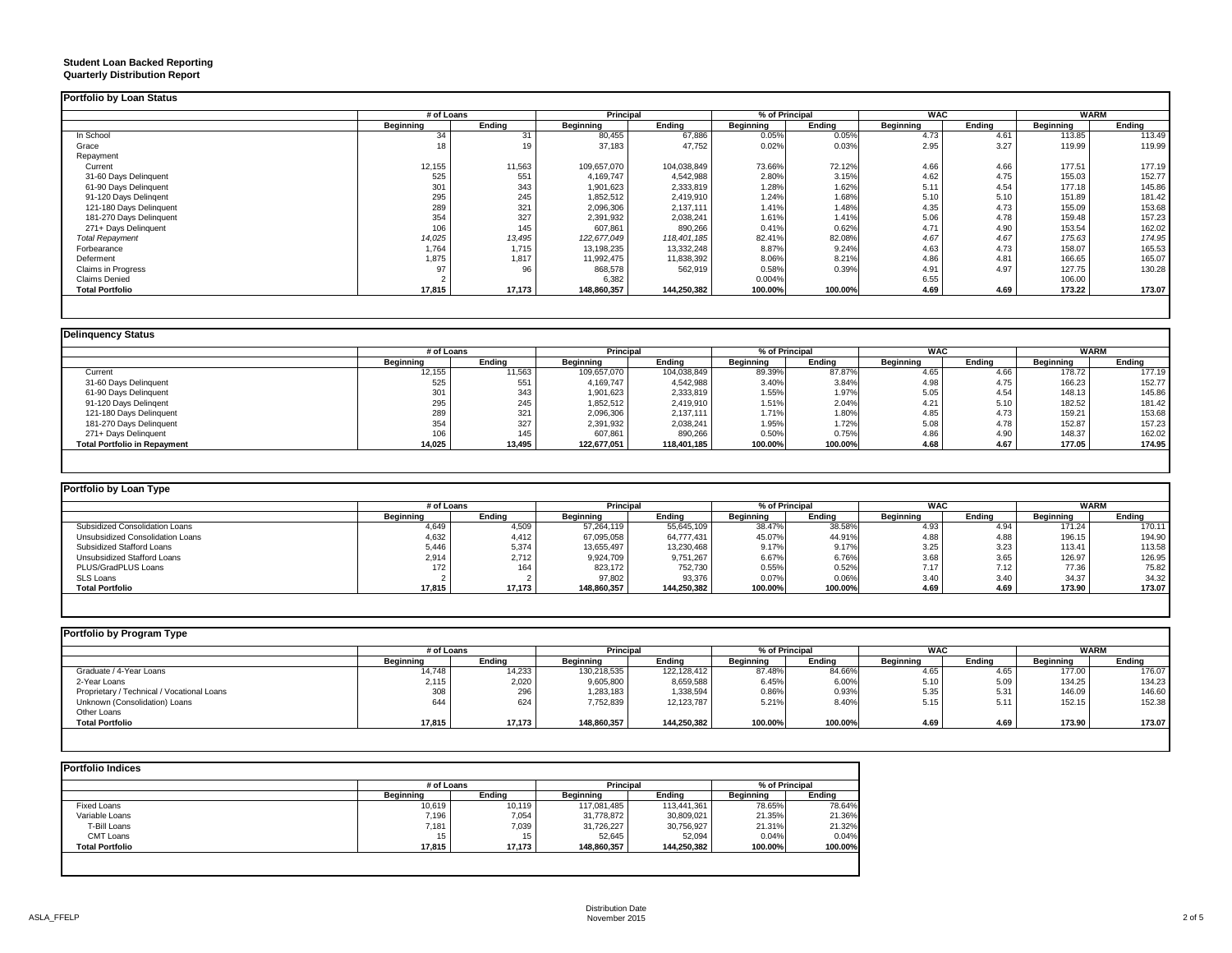| Distribution Date |  |
|-------------------|--|
| Collection Period |  |

**November 25, 2015** October 1, 2015m, through October 31, 2015

# **Collection Activity**

| <b>Collection Account</b>                                                                    | as of 10/31/2015 |
|----------------------------------------------------------------------------------------------|------------------|
| Beginning Balance - August 1, 2015                                                           | 5,122,670        |
| <b>Collection Amount Received</b>                                                            | 6,153,913        |
| Recoveries                                                                                   |                  |
| Reserve Account                                                                              |                  |
| <b>Excess of Required Reserve Account</b>                                                    |                  |
| Interest on Investment Earnings                                                              | 948              |
| Capitalized Interest Account (after a stepdown or release date)                              |                  |
| <b>Acquisition Account</b>                                                                   |                  |
| Payments from Guarantor                                                                      |                  |
| Special Allowance Payments to Department of Education                                        |                  |
| <b>Consolidation Rebate Fees</b>                                                             | (335, 725)       |
| Transfer from Capitalized Interest Fund                                                      |                  |
| Principal payments, interest payments, administration fees, servicing fees, and trustee fees | (5,320,199)      |
| Transfer to Department of Rebate Fund                                                        |                  |
| Other Amounts Received in Collection                                                         |                  |
| <b>Total Available Funds</b>                                                                 | 5,621,607        |
|                                                                                              |                  |
|                                                                                              |                  |

| <b>Fees Due for Current Period</b> | as of 10/31/2015 |
|------------------------------------|------------------|
| Indenture Trustee Fees             |                  |
| <b>Servicing Fees</b>              | 84,146           |
| <b>Administration Fees</b>         | 12,021           |
| Late Fees                          |                  |
| <b>Other Fees</b>                  |                  |
| <b>Total Fees</b>                  | 96,167           |
|                                    |                  |

| <b>Cumulative Default Rate</b>                                    | as of 10/31/2015 |  |
|-------------------------------------------------------------------|------------------|--|
| <b>Current Period's Defaults</b>                                  | 1,212,561.88     |  |
| <b>Cumulative Defaults</b>                                        | 46,009,844.55    |  |
| Loans for which claims have been filed as of applicable month end | 3,361,580.05     |  |
| <b>Cumulative Default Rate</b>                                    | 18.69%           |  |
| Cumulative Recoveries (including reimbursements and collections)  |                  |  |
| Payments from Guarantor                                           | 43,287,740.12    |  |
| <b>Borrower Recoveries</b>                                        | n/a              |  |
| <b>Recovery Rate</b>                                              | 94.08%           |  |
| Cumulative Net Loss                                               | 2,722,104.43     |  |
| <b>Cumulative Net Loss</b>                                        | 1.11%            |  |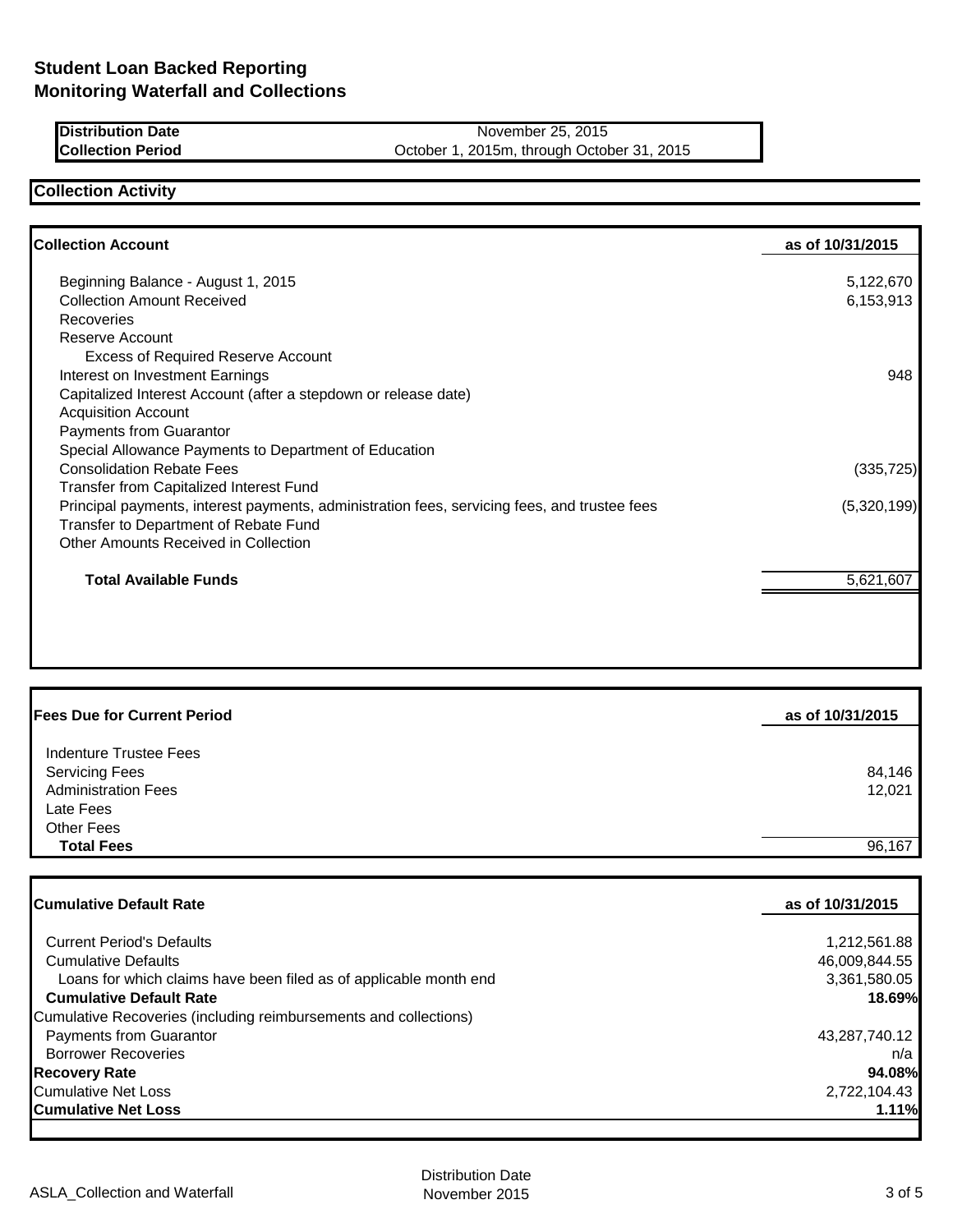# **Waterfall Activity**

| <b>Waterfall for Distribution</b>                                                                   | <b>Amount Due</b> | <b>Amount Remaining</b> |
|-----------------------------------------------------------------------------------------------------|-------------------|-------------------------|
| <b>Total Available Funds</b>                                                                        |                   | 5,621,607               |
| <b>First:</b> Payment required under applicable Joint Sharing Agreement                             |                   |                         |
| <b>Second: Trustee Fees</b>                                                                         | 13,027.59         | 5,608,579               |
| <b>Third: Servicing Fees and Backup Servicing Fees</b>                                              | 84,146            | 5,524,433               |
| <b>Fourth: Administration Fees</b>                                                                  | 12,021            | 5,512,412               |
| <b>Fifth: Noteholder Interest</b>                                                                   | 409,207.95        | 5,103,204               |
| <b>Sixth:</b> Reinstate the balance of the Reserve Fund up to the Specified<br>Reserve Fund Balance |                   |                         |
| Seventh: Noteholder Principal, until paid in full                                                   | 5,103,204.46      | (0)                     |
|                                                                                                     |                   |                         |

| <b>Principal and Interest Distributions</b> | Class A-1    |
|---------------------------------------------|--------------|
| Quarterly Interest Due                      | 409,207.95   |
| Quarterly Interest Paid                     | 409,207.95   |
| Interest Shortfall                          |              |
| Interest Carryover Due                      |              |
| Interest Carryover Paid                     |              |
| <b>Interest Carryover</b>                   |              |
| Quarterly Principal Distribution Amount     | 5,103,204.46 |
| <b>Quarterly Principal Paid</b>             | 5,103,204.46 |
| Shortfall                                   |              |
| <b>Total Distribution Amount</b>            | 5,512,412.41 |
|                                             |              |